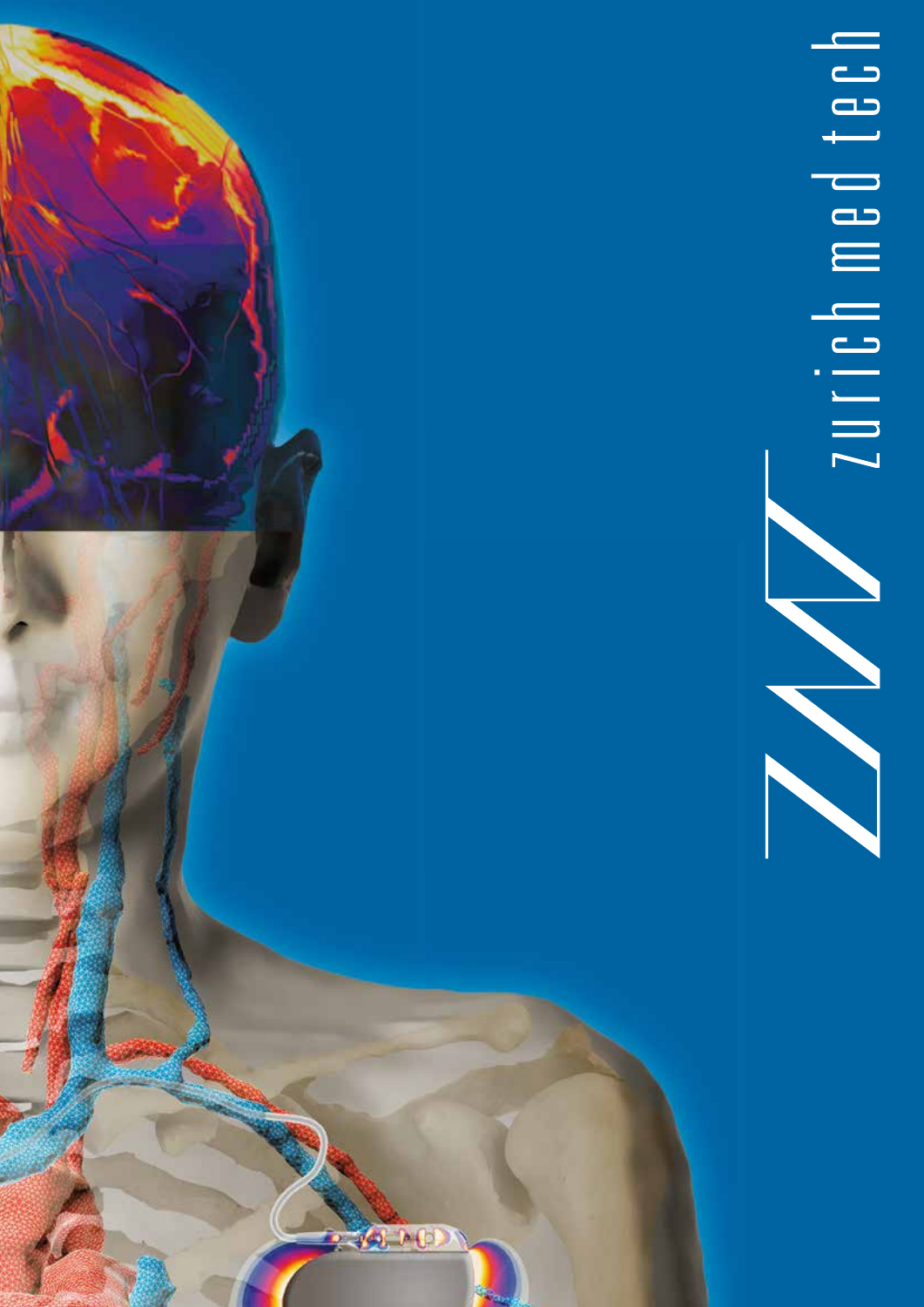# In Silico **We Trust**

# *In Silico*

The digital revolution is extending the frontiers of medicine and medical technology. Computer modeling and simulation (CM&S), or *in silico* technologies, merge computational tools with biology to intuitively, precisely, and reliably perform complex analyses of life sciences applications. With this emerging paradigm, experimental manipulations that are infeasible or prohibitively complex to conduct in real-life experiments can be created while maintaining superior experimental control: the perfect complement to *in vivo* and *in vitro* studies.

ZMT provides *in silico* solutions to the medical device and life sciences industries. Our comprehensive simulation platform, Sim4Life, provides a powerful 3D validated biological and anatomical modeling environment for optimizing the effectiveness and performance of medical devices, improving patient safety, and discovering potential new treatments. Built from the ground up, Sim4Life provides smooth and fully automated or customizable workflows for applications ranging from exploratory research and medical device development to regulatory documentation for clinical trials and device certification.

## *... we trust*

Our software tools are thoroughly and continually verified to ensure their reliability and performance as they evolve.

We place high emphasis on the validation of our computable functionalized models and medical device and life sciences applications.

ZMT also provides test systems for experimental validation procedures that support complex requirements with software tools optimized for test and measurement systems.

At ZMT, we leverage the combined strength of our expertise, experience, cost-effective solutions, and commitment to long and fruitful client relationships to guide you through the long and complex regulatory submission process.

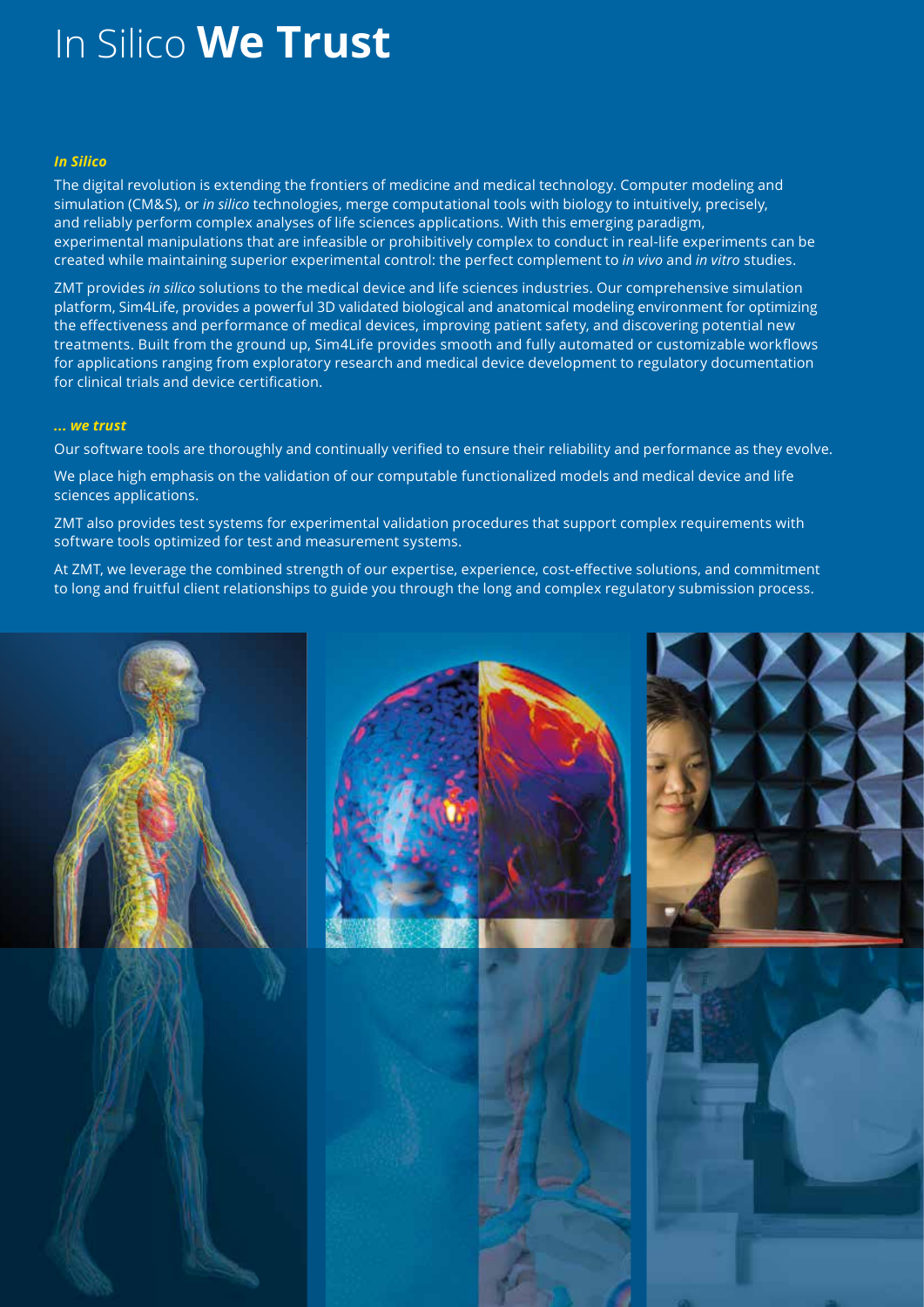# **Sim4Life** Workflow

Posing Segmentation Morphing

**CAD Human Phantoms Discretization** 

**Multiphysics High Performance Solvers** 

Physiology and Tissue Models

**Optimization** Analysis Visualization

OPEN SCRIPTABLE FRAMEWORK WITH A POWERFUL GRAPHICAL USER INTERFACE AND HIGH PERFORMANCE COMPUTING SUPPORT

Sim4Life is the first computational life sciences platform to integrate computable human phantoms with the most powerful physics solvers and the most-advanced tissue models for direct analysis of biological real-world phenomena and complex technical devices in a 3D validated biological and anatomical environment.

All modeling capabilities – from the segmentation of medical image data, anatomical and CAD model import, discretization, and simulation to visualization and analysis – are embedded and streamlined to offer the most versatile and efficient simulation environment possible.

At the core of Sim4Life are the computable, high-fidelity 3D Virtual Population (ViP) human anatomical models. Carefully selected to fully represent global variability in human anatomy, the fully posable, morphable, and validated ViP models, along with the IT'IS tissue properties database, depict 15 different body types with 120 vital anatomical features and over 300 precisely identified tissues and organs.

Sim4Life is designed to simulate the most complex scenarios, and all features have been thoroughly verified and validated to ensure that the results generated accurately and reliably reflect reality and are ready for regulatory submissions.



## **From imaging to modeling**

To enable the delivery of safe and effective medical care, personalized 3D patient models that accurately depict specific anatomical structures are often needed. The manual segmentation of 2D medical image data into 3D structures is time-consuming, subjective, and error-prone.

The fully integrated iSEG toolbox simplifies the segmentation process in Sim4Life. iSEG offers classical segmentation algorithms and dedicated vasculature segmentation approaches with supplemental advanced image pre- and post-processing functions and feature analysis. Automatic and interactive algorithms are embedded in a user-friendly environment and can be flexibly combined. Anatomical reference atlases guide the user through the process. The resulting 3D patient models have smooth non-intersecting surfaces and can be well discretized.

All parts of the segmentation tool pass the highest quality assurance (QA) and verification standards.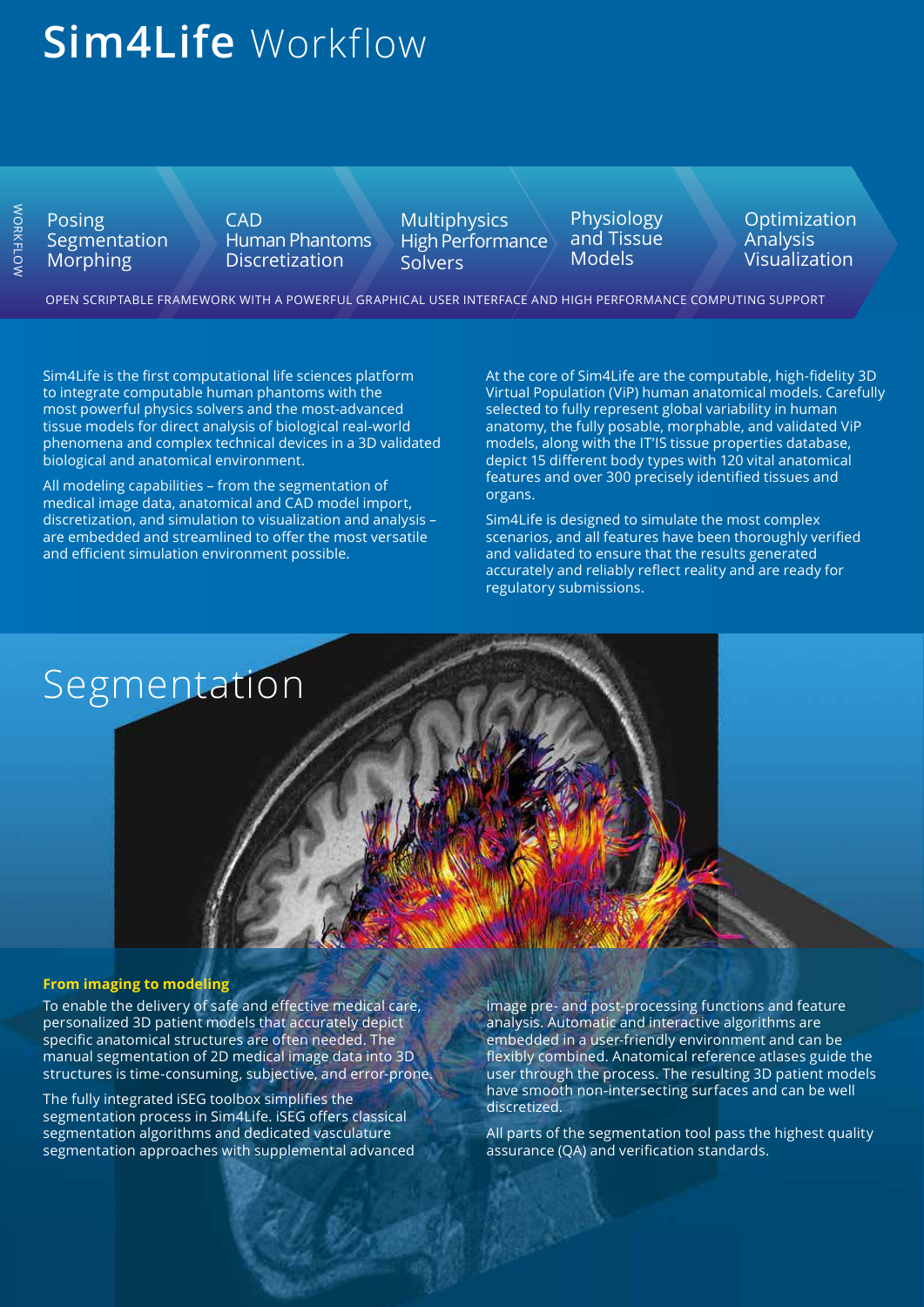# Human Phantoms, CAD, and Discretization

# **Creating a virtual world**

Il variability in the numan anatomy in<br>and anthropometric measures are fully<br>models and the associated database<br>d meticulously undated, refined, and Sim4Life is currently the only simulation platform that can fully exploit the state-of-the-art functionality of the ViP models. Global variability in the human anatomy in terms of age, sex, and anthropometric measures are fully represented. The models and the associated database are continually and meticulously updated, refined, and expanded. Robust morphing and posing tools can extend the population coverage further.

Sim4Life also offers superior modeling capabilities, including the interactive visualization of large datasets and computeraided design (CAD) models and the seamless import and export of the most commonly used CAD formats by an efficient data-exchange interface.

The posable, morphable, and customizable human models can be combined with any parameterized complex device to create realistic application-specific scenarios for patientspecific analyses.

All human anatomical models, the tissue database, and all tools and features are subject to the highest QA and verification standards.

# High-Performance Solvers and Multiphysics

### **Multiphysics modeling**

Sim4Life consists of a modern coupling framework that integrates and couples a variety of numerical models and methods to accurately and reliably simulate the complex physical and physiological processes within the human body and the body's interactions with the environment. Optimized, high-performance solvers tackle a range of problems from electromagnetics and thermodynamics with perfusion to sound propagation and fluid dynamics. Sim4Life offers high-performance parallel computing, visualization, and postprocessing and ensures interoperability among the solvers. Moreover, the coupling framework is customizable and extendable through additional solvers.

The elegant and intuitive graphical user interface (GUI) and the powerful Python scripting language provide a high level of automation to the reconstruction and parameterization procedures in Sim4Life, allowing both skilled and nonskilled users to efficiently generate 3D CAD anatomical models.

Sim4Life offers an effective and easy-to-use optimizer, featuring state-of-the-art multi-goal global optimization methods such as stochastic response surface methods that are particularly efficient for engineering and medical applications. With full exploitation of the superior speed of the solvers, the optimizer is the tool of choice for device optimization, virtual prototyping, and sensitivity analysis.

Fully documented and rigorous QA and verification procedures guarantee the reliability, efficacy, and realism of simulations generated with Sim4Life.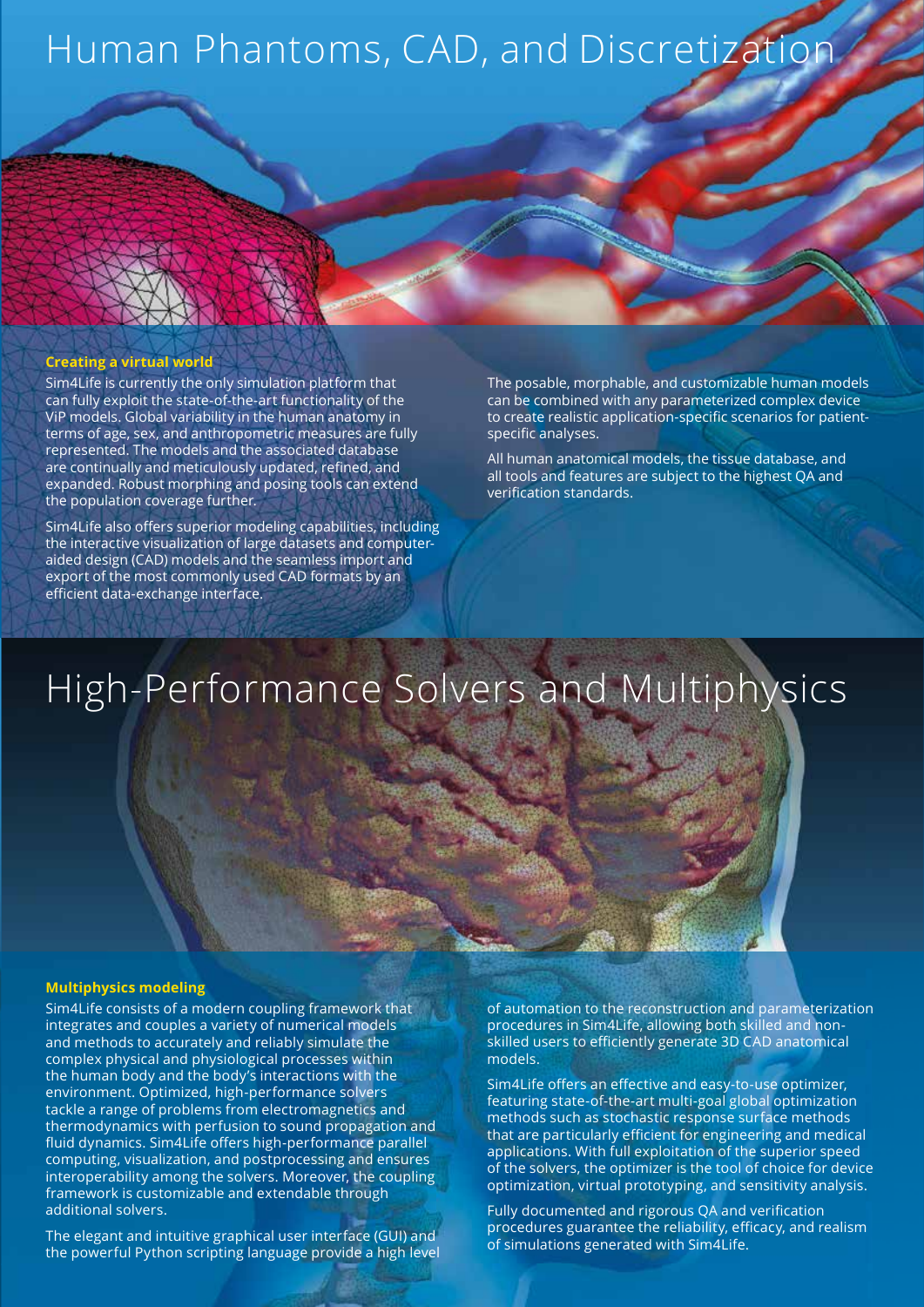# Physiology and Tissue Models

### **Multiscale modeling**

Integrated physiology and tissue models are used to assess the physiological impact of any implanted, body-mounted, or external device at the tissue level in human phantoms.

Sim4Life accounts for thermal effects in living tissues and is capable of taking thermoregulation and body-core heating into consideration in blood.

The neuronal tissue model allows modeling of electromagnetically induced neuronal dynamics. Through application of the safety-standard-relevant SENN model inside human models, the interaction mechanisms can be investigated and the safety of medical devices assessed. The GUI facilitates the integration of neuronal

models from independent databases. The neuronal model is an indispensable assistant for optimization of neurostimulation devices, development of cutting-edge designs, and reducing costs and time to market.

Thermally induced tissue damage models are also incorporated in Sim4Life, including the thermal-dose model of cumulative equivalent minutes at 43°C (CEM43) and Arrhenius damage integrals.

All tissue models are seamlessly integrated into the Sim4Life workflow and subject to the highest QA and verification standards.

# Analysis and Visualization Reports

### **Looking deeper**

Sim4Life provides maximum insight into the complexities of dynamic biological and physiological processes and interactions in the human body through an advanced and interactive visualization pipeline architecture.

Automatic report generation is a standard feature of Sim4Life.

The state-of-the-art visualization components include volume rendering, streamlines, maximum intensity projection, surface fields on arbitrary 3D structures, and calculators for resampling, filtering, functional evaluation, and statistical data analysis.

Sim4Life also offers unique application-specific analysis tools that allow users to perform required assessments and fast-track regulatory submissions. Examples of such tools include IMAnalytics, pre-computed induced field libraries (MRIxViP1.5T/3.0T), and a 5G simulation toolbox.

All analysis and extraction tools are subject to the highest QA and verification standards.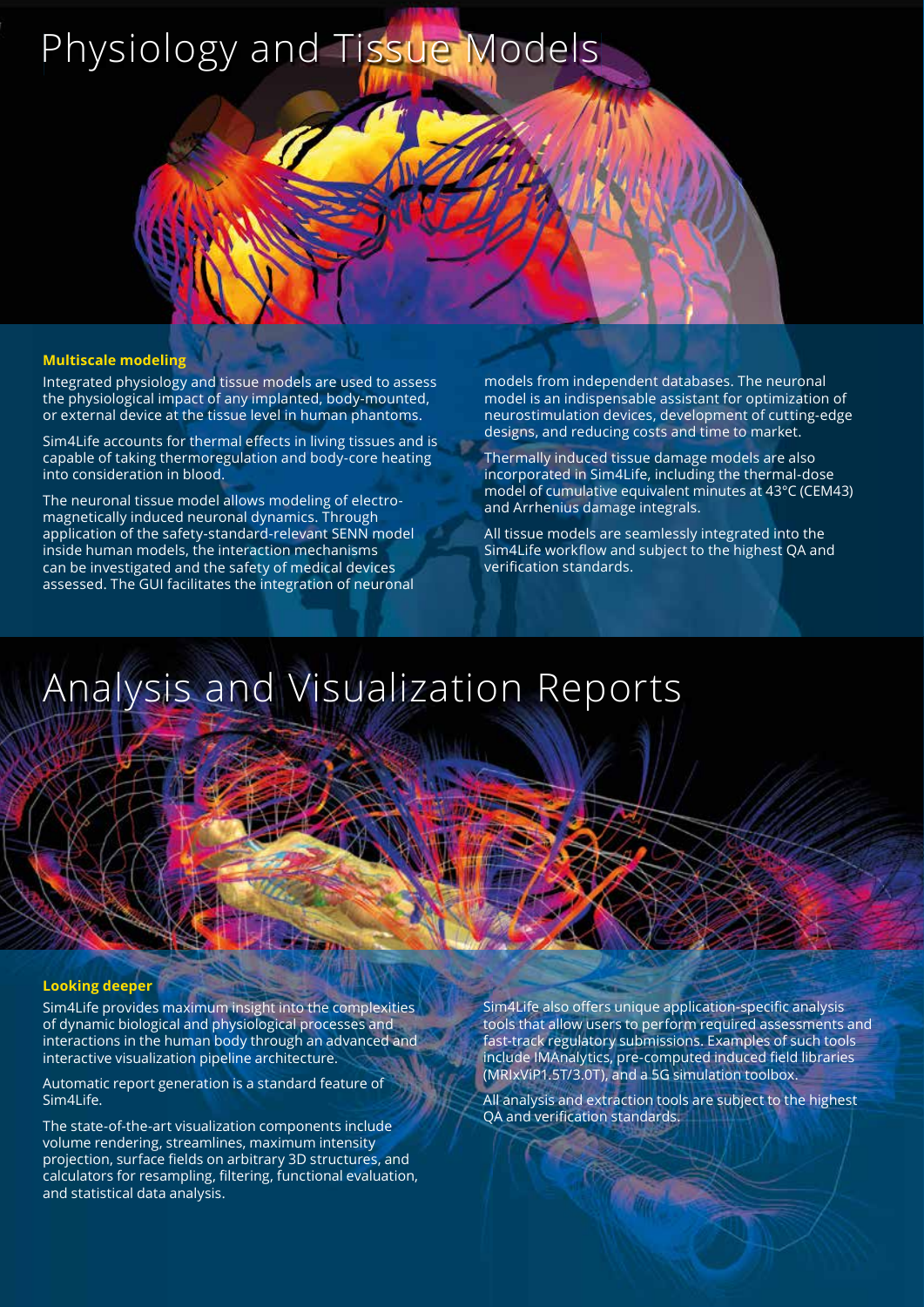# **Validation Hardware** piX

# **piX System**

*Piecewise eXcitation System for RF-heating evaluations of active implanted medical devices in magnetic resonance imaging (MRI) environments*

The piX system can generate a validated radiofrequency (RF) model of any implant at 64 or 128 MHz (other frequencies are available on request) within minutes. All instrumentation required for evaluation is included. The system is in full compliance with with the Tier 3 procedure of the IEC/ISO TS10974 guidelines.

A variety of optimized piX Exciters are available for various frequencies and for a range of media to generate a locally uniform tangential excitation of less than 10 mm. Crosstalk with the device under test at RF frequencies is eliminated with time-domain sensor (TDS) probes.

出票

# **MITS**

# **MITS 1.5/3.0**

*Medical Implant Test System (MITS) for RF safety evaluations at 1.5 and 3.0 Tesla*

MITS simulates high-precision incident fields with userdefined modulation and time sequences, as generated by commercial MRI scanners, and also enables worst-case incident field conditions. Optimized for testing implants and for validating implant RF models, both systems fully comply with all MRI implant safety standards, such as ASTM F 2182 and IEC/ISO TS10974.

The systems combine cutting-edge technology with accuracy, versatility, and user-friendliness, while the open user interface facilitates customized and automated evaluations.

Optional: ZMT offers additional metrology equipment from its sister company SPEAG. The robot-based scanning system DASY52 AIMD is fully supported for rapid and high-precision SAR and temperature evaluations. The TDS B1-Field System complements the MITS for test-field diversity (TFD), allowing the B1 field to be monitored during shimming of the birdcage. RFoF1P4MED is used for determining the risk of device malfunction due to RF exposure within MRI environments.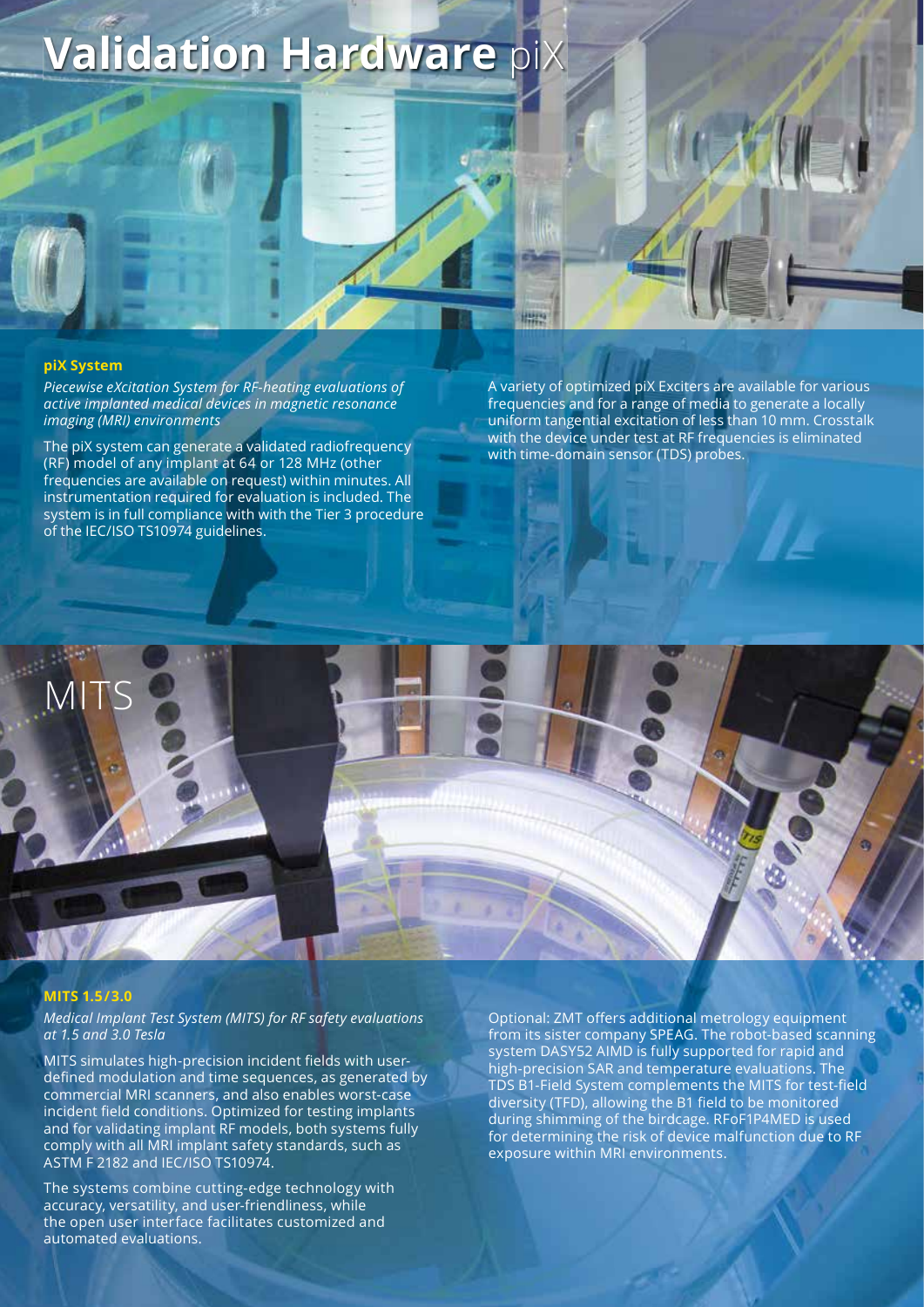# MITS-HFR

# **MITS HFR 1.5/3.0**

*MITS High-Field Resonators (HFR) at 1.5 and 3.0 Tesla*

ZMT's high E-field strength resonators (HFR) complement the MITS systems and are designed to support simplified Tier 1 and Tier 2 testing of implantable medical devices as defined in the ISO/IEC standard TS 10974 Ed.2. The MITS-HFR system enables evaluation of short implants (<100 mm) directly at the maximum peak and root-mean-square (rms) electric (E-) field strengths without the need for scaling and/or implant model generation and validation.

The test conditions that allow access to these simplified assessments cannot typically be met with any other testing environment. ZMT is uniquely able to provide equipment for these field strengths at both 1.5 and 3 T. The resonators can be integrated with any existing MITS System. MITS-HFR1.5 and MITS-HFR3.0 have been rigorously validated. Each system can be used as a stand-alone or with the DASY6 AIMD scanner for rapid and high-precision specific absorption rate (SAR) and temperature evaluation.

# **Applications**

Sim4Life provides a flexible, customizable, and extendable environment for a myriad of complex biomedical applications.

# **Magnetic resonance imaging**

- MRI scanning safety
- MRI sequence design and optimization
- MRI RF and gradient coil design
- MRI safety of active implanted medical devices (AIMD) and passive implants (heating and EM compatibility)

# **Wireless communication and power transfer**

- Antenna design
- Dosimetry and safety standards with respect to neural stimulation and thermal doses
- Body-area-network design
- Communication with implanted medical devices
- Charging of implanted medical devices
- Wireless endoscopy

# **Neural stimulation**

- Transcranial electric and magnetic stimulation (TES, TMS)
- Transcutaneous electric nerve stimulation
- Deep brain stimulation (DBS)
- Functional electric stimulations
- Neural implants, electroceuticals
- Neuroprosthetics
- Low-frequency EM safety

# **Medical treatments**

- Hyperthermia for cancer treatment
- RF and microwave ablation
- High intensity focused ultrasound
- Analysis of vascular flows and biofluidics
- Stent design and optimization

# **Human modeling**

- Segmentation of medical image data
- Posing and morphing of phantoms
- Modeling for treatment planning
- Image registration